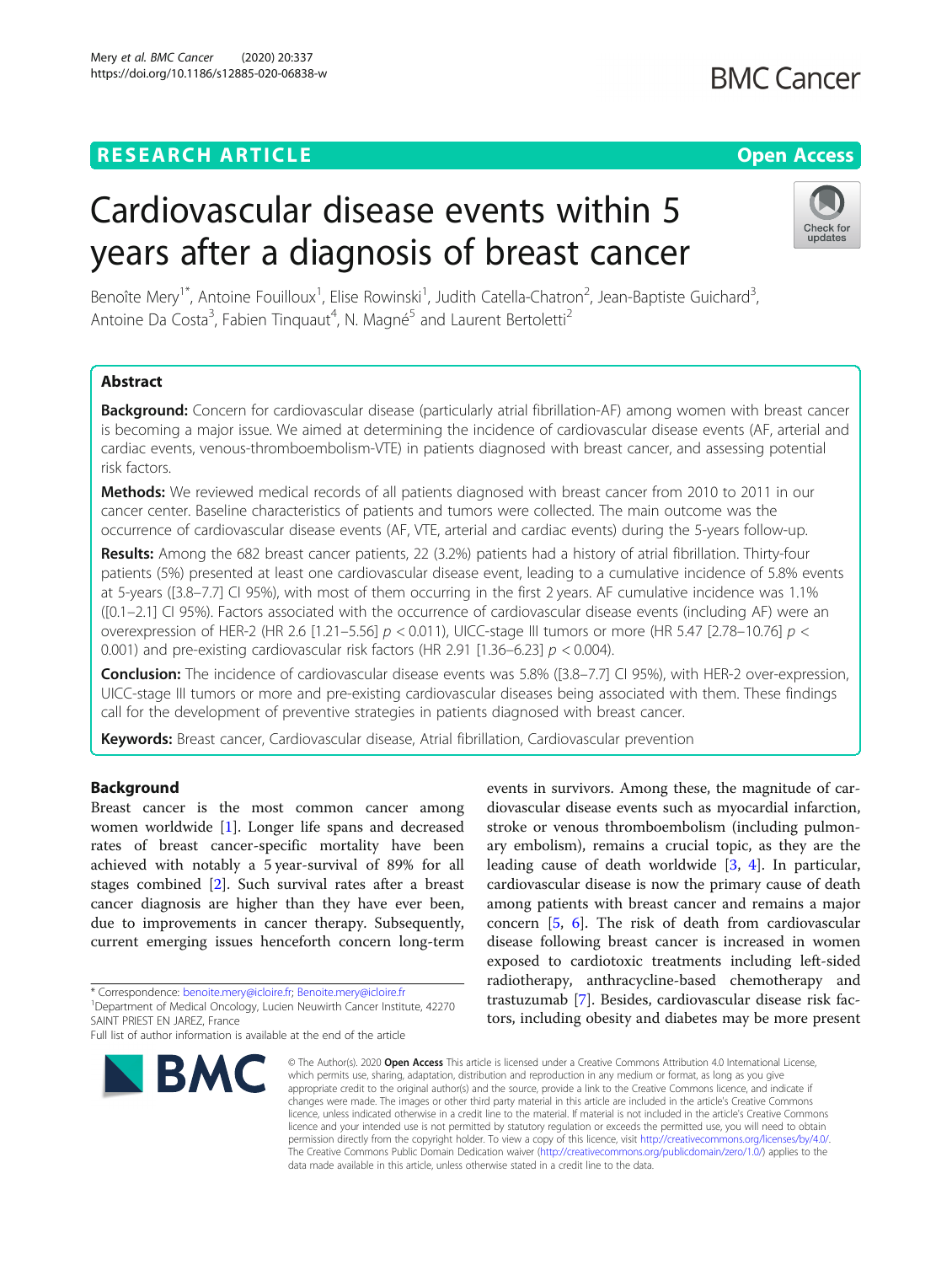among breast cancer survivors as breast cancer and cardiovascular disease share common risk factors [\[4](#page-6-0), [8](#page-6-0)].

Another field of cardio-oncology which is increasingly explored, appears to be the increase of atrial fibrillation (AF) incidence in cancer patients [[9](#page-6-0)–[11\]](#page-6-0). Indeed, preexisting AF and new AF among cancer patients have been significantly highlighted but there is scarce evidence available, especially in breast cancer [[12](#page-6-0), [13](#page-6-0)]. Subsequently, there is a crucial need for more epidemiological studies focusing on the link between AF and breast cancer in order to establish both treatment and preventive strategies as the occurrence of AF may affect patients' prognosis [[14\]](#page-6-0). In parallel, it is well known that breast cancer patients have an increased risk of venous thromboembolism, hence additional concerns as regards the best antiacoagulation strategy for this category of patients with long survival [[15\]](#page-6-0). Furthermore, considering arterial disease, cancer is also a risk factor for ischemic stroke, without full knowledge of best anticoagulant choice. Indeed, most of preventable strategies have been validated in patients without cancer [[16\]](#page-6-0). The objective of the present study was to assess the incidence of cardiovascular disease events (atrial fibrillation, arterial and cardiac events, venous thrombo-embolism) throughout a 5-years follow-up in an unselected consecutive breast cancer cohort and to identify potential risk factors for the occurrence of such events.

#### **Methods**

#### Setting and participants

All patients diagnosed with breast cancer between January 2010 and December 2011 at the Lucien Neuwirth cancer institute, depending on the University of Saint-Etienne in France, were included in this retrospective study. Patients with breast cancer recurrence in 2010 and 2011 with a previous breast cancer diagnosis were not included. The Lucien Neuwirth cancer institute is the unique cancer center of the Loire metropolitan area (corresponding to almost 800,000 inhabitants), and concentrates all the patients diagnosed with breast cancer.

A database of all recruited subjects was performed from medical records to collect information related to demographic characteristics, tumor type, tumor grade, histo-pathological characteristics, treatments including surgery, chemotherapy, hormonotherapy or radiotherapy and survival data during 5-years follow up. Data concerning pre-existing cardiovascular disease risk factors including hypertension, hypercholesterolaemia, diabetes or a smoking status were also retrieved, as well as the intake of drugs with cardio-protector effects at the time of initial diagnosis. Calls to each patient's general practitioner were performed in order to collect such data. A history of AF at time of diagnosis was also examined. Cardiac adverse events associated to therapeutics were

scored according to NCI/CTCAE V3.30. The main outcome was the occurrence of AF during therapeutic management and 5-years follow-up. Secondary outcomes were the onset of cardiovascular disease events including arterial or venous thromboembolic diseases and heart failure. The only exclusion criterion was a previous history of malignant disease. This study was approved by the Ethical Committees of the Saint-Etienne University Hospital.

#### Statistical analysis

Descriptive statistics were performed, with continuous variables summarized as the mean and standard deviation, and categorical variables presented as numbers and proportions. Comparisons of baseline characteristics were performed using the Student t-test for continuous variables and Fisher tests for categorical variables. Confidence intervals were provided for all incidence figures. Overall survival and progression-free survival were analyzed in accordance with the Kaplan Meier method. Cox proportional hazard regression models were performed. Log-Rank tests were used to analyze risk factors of a cardiovascular event occurrence through univariate analysis. All statistical analyses were completed using the R software. Statistical significance was set at the  $P$  value  $\lt$ 0.05.

#### Results

#### Patient characteristics

A total of 682 patients with breast cancer, mostly women (99.2%) were eligible for analysis. Patients were at a mean age of 62.1 years old at cancer diagnosis. The distribution of age was 62.5 (50.9–72.6). The prevalence of obesity was 15.7% (107 patients). A total of 15 patients (2.2%) had metastatic disease at diagnosis while 75 patients (11%) had UICC-stage III tumors. Infiltrating ductal carcinoma was the commonest histological type (80.2%). An overexpression of HER-2 was observed for 78 patients (11.4%). Most tumors (82.8%) were hormone receptor positive. Twenty-eight percent of the patients had a highly proliferative tumor (SBR = 3). A total of 256 patients (37.5%) received adjuvant chemotherapy before radiotherapy. Only the trastuzumab adjuvant was continued during radiotherapy for 60 patients (8.8%). Trastuzumab was preceded of chemotherapy with anthracyclines for 41 patients (68.3%). Almost 50% of patients had pre-existing cardiovascular disease risk factors including diabetes (17.4%), hypertension (73.8%), and hypercholesterolemia (35%). Twenty-two (3.2%) patients had a history of atrial fibrillation. Thirty-one percent of patients were receiving cardiovascular drugs. Patients and tumors characteristics are listed in Table [1](#page-2-0). Type of chemotherapy is detailed in Table [2.](#page-2-0)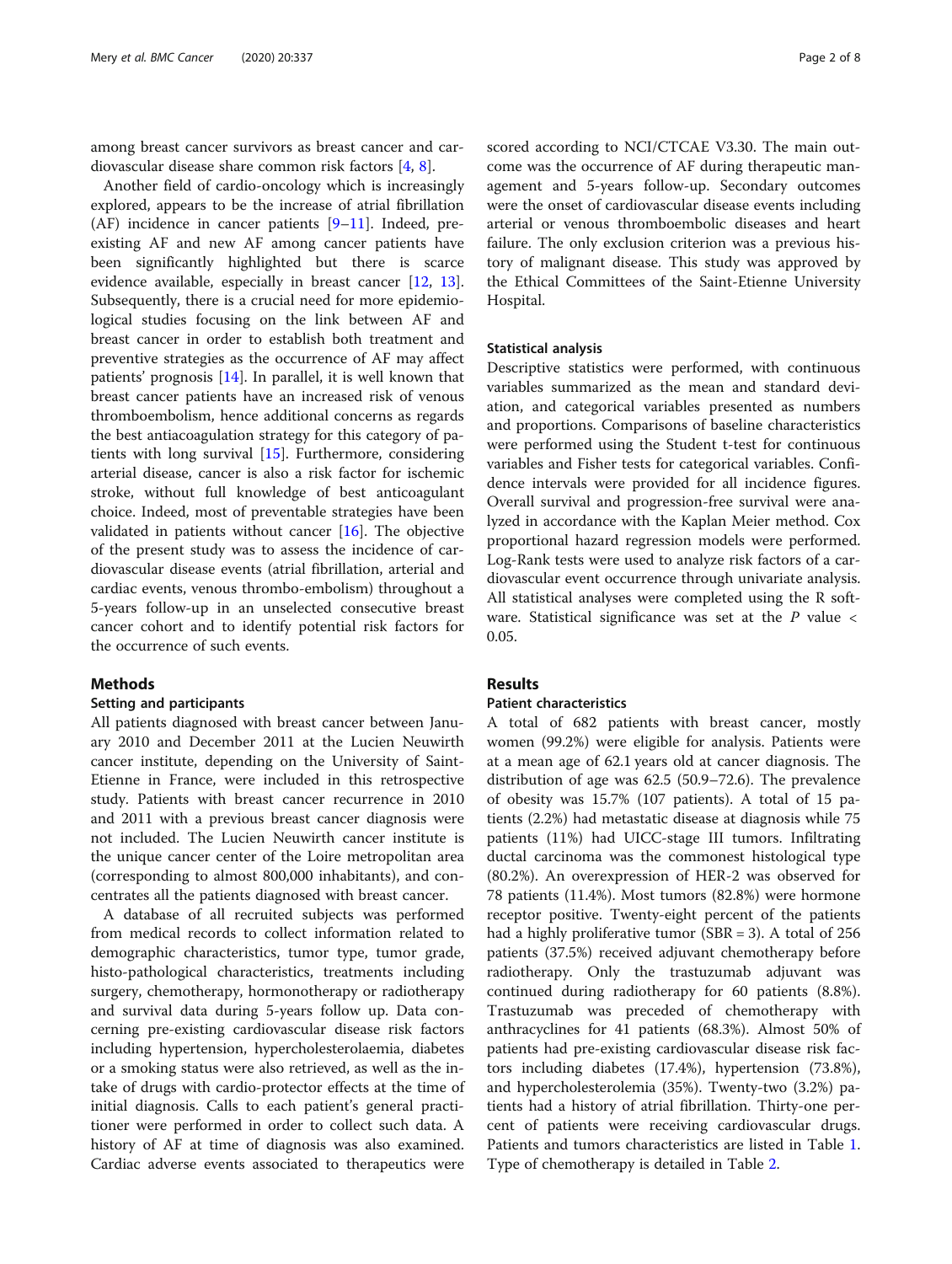#### <span id="page-2-0"></span>**Table 1** Characteristics of patients  $(n = 682)$

|                                                             | All patients     |
|-------------------------------------------------------------|------------------|
| Patients (n)                                                | 682              |
| <b>Clinical characteristics</b>                             |                  |
| Gender (female)                                             | 676 (99.12%)     |
| Age (mean years)                                            | 62.5 (50.9-72.6) |
| Body weight (mean $kg \pm SD$ )                             | $66.3 \pm 13.6$  |
| Body Mass Index ( $n = 662$ ) (mean kg/m <sup>2</sup> ± SD) | $25.5 \pm 5.0$   |
| Obesity                                                     | 107 (15.7%)      |
| <b>Cancer characteristics</b>                               |                  |
| Breast side (left)                                          | 357 (52.3%)      |
| <b>UICC Breast Staging</b>                                  |                  |
| О                                                           | 39 (0.7%)        |
| L                                                           | 327 (47.9%)      |
| Ш                                                           | 226 (33.1%)      |
| Ш                                                           | 75 (11.0%)       |
| $\mathsf{IV}$                                               | 15 (2.2%)        |
| Histological type                                           |                  |
| Infiltrating Ductal Carcinoma                               | 547 (80.2%)      |
| Infiltrating Lobular Carcinoma                              | 74 (10.9%)       |
| Carcinoma in situ                                           | 39 (5.7%)        |
| Histopronostic criteria                                     |                  |
| Her2 positive                                               | 78 (11.4%)       |
| Hormonal receptors positives                                | 565 (82.8%)      |
| Triple negative                                             | 58 (8.5%)        |
| SBR 1-2 grade                                               | 454 (66.6%)      |
| SBR 3 grade                                                 | 191 (28.0%)      |
| <b>Cancer treatments</b>                                    |                  |
| Surgery                                                     | 665 (97.5%)      |
| Chemotherapy                                                | 256 (37.5%)      |
| Trastuzumab therapy                                         | 60 (8.8%)        |
| Radiotherapy                                                | 673 (98.7%)      |
| Hormone blocking therapy                                    | 551 (80.8%)      |
| Cardiovascular characterics                                 |                  |
| Cardiovascular risk factors                                 | 340 (49.9%)      |
| Hypertension                                                | 251 (73.8%)      |
| Diabetes mellitus                                           | 59 (17.4%)       |
| Smoking (current or stopped<br>less than 2 years)           | 53 (15.6%)       |
| Hypercholesterolemia                                        | 119 (35%)        |
| Atrial fibrillation (AF) at cancer<br>diagnosis             | 22 (3.2%)        |
| Cardiovascular treatments at<br>cancer diagnosis            | 214 (31.4%)      |
| <b>B-blockers</b>                                           | 71 (10.4%)       |
| ACF inhibitor or AllRAs                                     | 100 (14.7%)      |
| <b>CCB</b>                                                  | 63 (9.2%)        |

|                    | All patients |
|--------------------|--------------|
| Diuretics          | 69 (10.1%)   |
| Anticoagulant      | 20 (2.9%)    |
| One antiplatelet   | 40 (5.9%)    |
| Dual antiplatelets | 3(0.43%)     |

#### **Table 1** Characteristics of patients ( $n = 682$ ) (Continued)

#### Cardiovascular disease events

During the 5-years follow up, 34 patients (5%) presented at least one cardiovascular disease event, with a cumulative incidence of cardiovascular disease events of 5.8% ([3.8–7.7] CI 95%). Five cases of AF were identified, leading to a cumulative incidence of AF of 1.1% ([0.1– 2.1] CI 95%), with four receiving DOAC as anticoagulant medication. Venous thromboembolic complications were the most frequent cardiovascular disease event with 4 isolated pulmonary embolism (PE), 12 isolated deep venous thrombosis (DVT), 5 combined PE and DVT and 2 superficial venous thrombosis (SVT). Heart failure has been observed for 3 patients while one had acute myocardial injury. One patient experienced an auriculoventricular block III needing pacemaker. Three patients

#### Table 2 ADJUVANT CEHMOTHERAPY

| $N = 682$                                         |   | N(% )       |
|---------------------------------------------------|---|-------------|
| Chemotherapy $(N = 682)$                          | Υ | 256 (37.5%) |
|                                                   | N | 426 (62.5%) |
| Neo-adjuvant chemotherapy ( $N = 682$ )           | Υ | 22 (3.2%)   |
|                                                   | N | 660 (96.8%) |
| Adjuvant chemotherapy ( $N = 682$ )               | Υ | 234 (34.3%) |
|                                                   | N | 448 (65.7%) |
| Chemotherapy with anthracyclines ( $N = 256$ )    | Y | 174 (68%)   |
|                                                   | N | 82 (32%)    |
| 3 FEC 100-3 DOCETAXEL (N = 256)                   | Υ | 74 (28.9%)  |
|                                                   | N | 182 (71.1%) |
| 6 TAC ( $N = 256$ )                               | Υ | 79 (30.9%)  |
|                                                   | N | 177 (69.1%) |
| 6 FEC $(N = 256)$                                 | Υ | $1(0.4\%)$  |
|                                                   | N | 117 (45.7%) |
| 4 AC-4 DOCETAXEL ( $N = 256$ )                    | Υ | 19 (7.4%)   |
|                                                   | N | 237 (92.6%) |
| 4 AC-12 PACLITAXEL WEEKLY: (N = 256)              | Υ | $1(0.4\%)$  |
|                                                   | N | 255 (99.6%) |
| Chemotherapy without anthracyclines ( $N = 256$ ) | Υ | 82 (32%)    |
|                                                   | N | 174 (68%)   |
| 6 DOCETAXEL-CARBOPLATINE ( $N = 256$ )            | Υ | $4(1.6\%)$  |
|                                                   | N | 251 (98%)   |
| 4 DOCETAXEL-ENDOXAN ( $N = 256$ )                 | Y | 78 (30.5%)  |
|                                                   | N | 178 (69.5%) |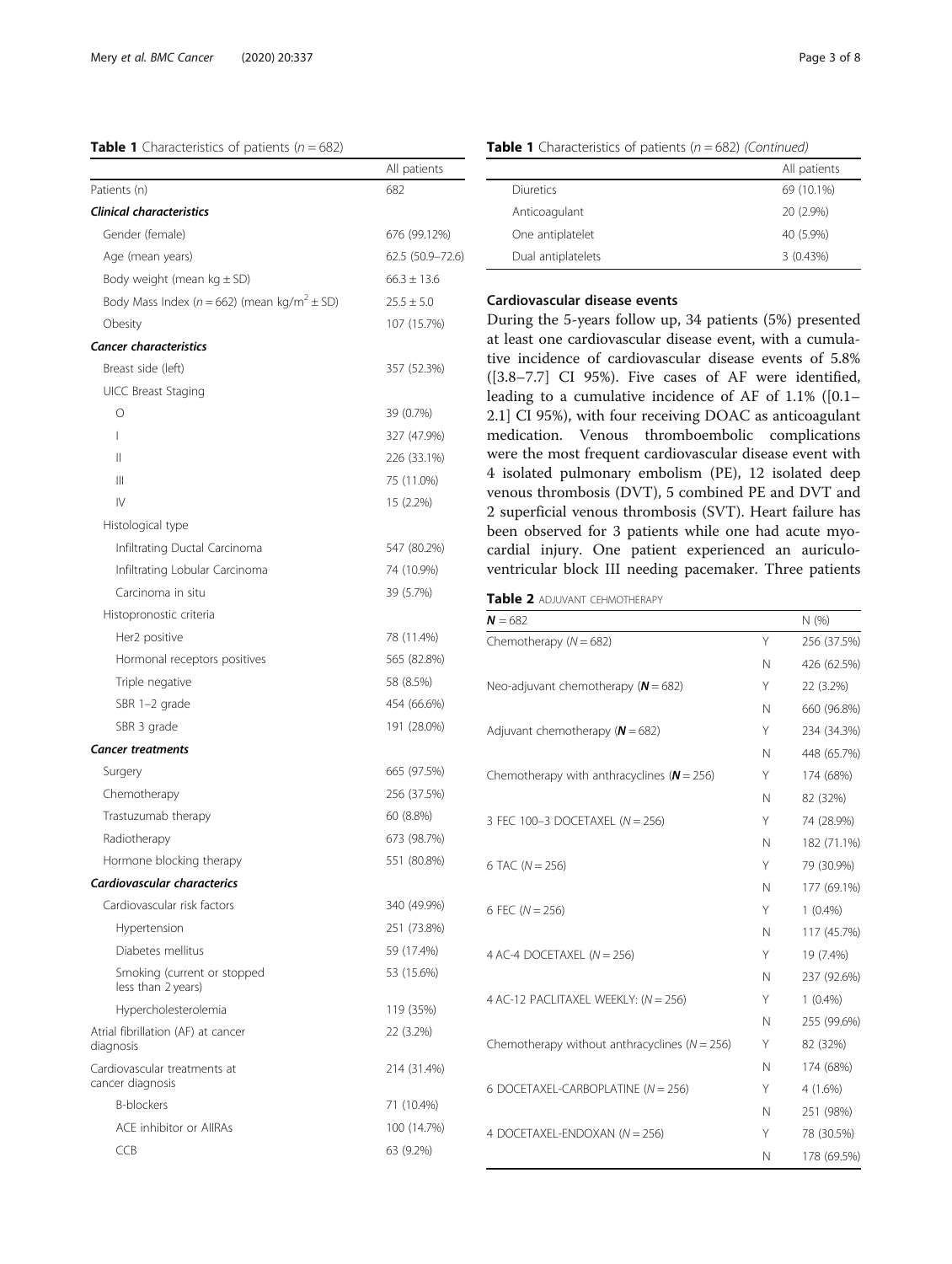developed ischemic stroke. Two patients were diagnosed with a carotid stenosis. Fourteen patients (2.1%) experimented cardiotoxicity of either anthracyclin, trastuzumab or radiotherapy under treatment, respectively 0.44, 1.2 and 0.44%. Most of the events were heart failure, myocarditis and supraventricular tachycardia other than AF. The mean time from breast cancer diagnosis to the occurrence of AF was 3.6 years whereas it was 1.1 years for cardiovascular disease events other than AF and 1.8 years for venous thromboembolism diseases. Most of the cardiovascular disease events occurred within the first year after diagnosis, with a secondary increase between the 4th and 5th year of follow-up, as described in Fig. 1.

In univariate logistic regression analyses, factors associated with the occurrence of cardiovascular disease events were an overexpression of HER-2 (HR 2.6 [1.21– 5.56]  $p < 0.011$  as well as UICC-stage III tumors or more (HR 5.47 [2.78-10.76]  $p < 0.001$ ). Patients with pre-existing cardiovascular disease risk factors were at higher risk to develop cardiovascular disease events (HR 2.91  $[1.36 - 6.23]$   $p < 0.004$ ). However, patients with metastatic breast cancer at diagnosis had no higher risk of developing cardiovascular disease events. Factors associated with the occurrence of cardiovascular disease events are summarized in Table [3.](#page-4-0)

#### **Discussion**

#### Main findings

In the present study, the 5-year cumulative incidence of cardiovascular disease following diagnosis of breast cancer was 5.8% ([3.8–7.7] (CI 95%). Several factors influence the rising incidence of cardiovascular disease in survivors of breast cancer. These include competing risk of ageing, shared risk factors for both cardiovascular disease and breast cancer as well as smoking or obesity, and the impact of breast cancer treatments [\[17\]](#page-6-0). Indeed, even if cardiovascular disease can be caused or accelerated by breast cancer treatments as for example heart failure caused by anthracycline chemotherapy and trastuzumab, it is the combination to direct cardiotoxic effects and indirect effects of cancer therapy, combined with patient factors such as pre-existing hypertension, diabetes, mellitus, dyslipidemia, or smoking that explains the growing burden of cardiovascular disease in breast cancer patients [[18\]](#page-6-0). In the present study, 50% of the patients had pre-existing risk factors for cardiovascular

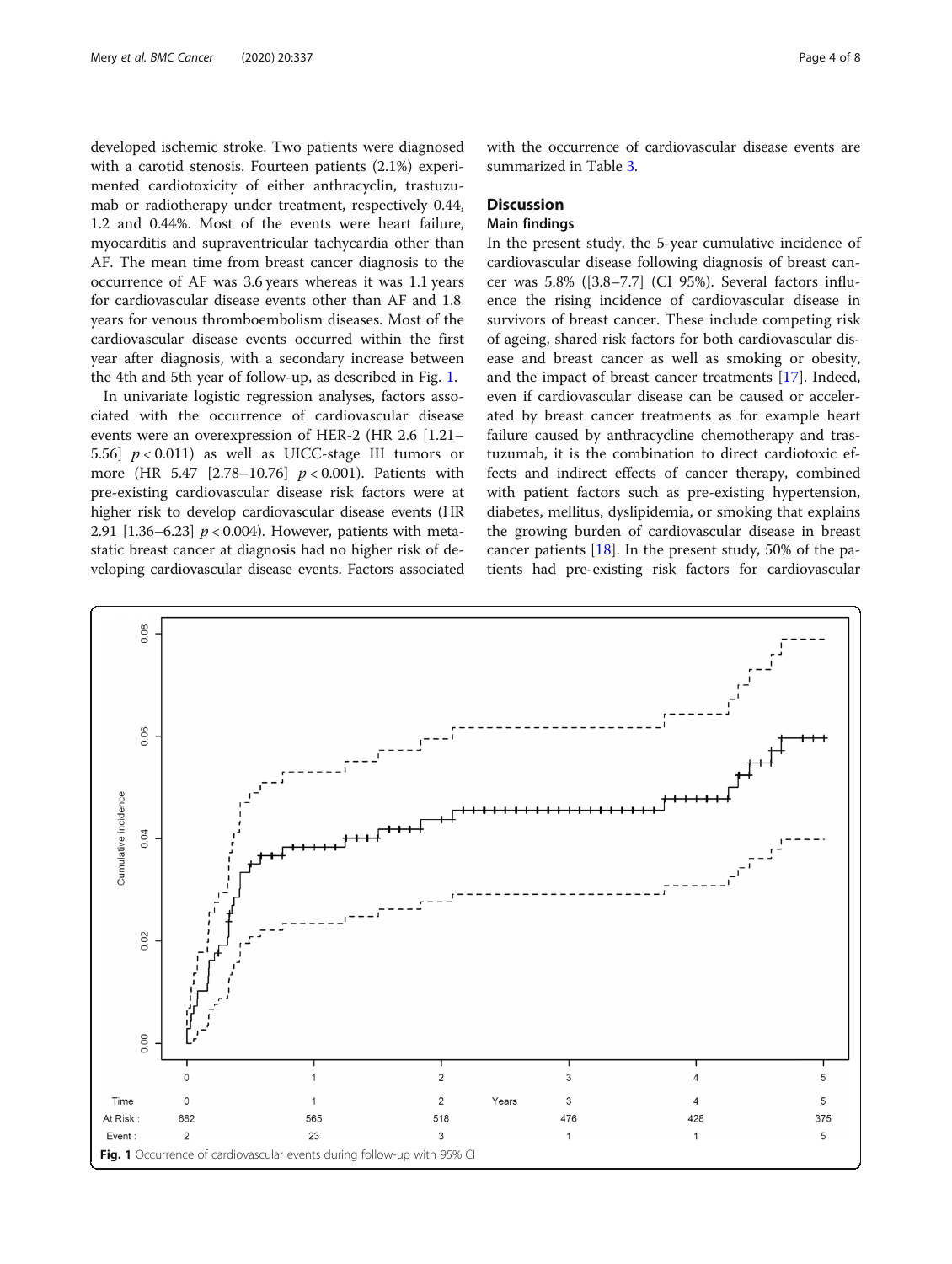<span id="page-4-0"></span>

|                       |  |  | <b>Table 3</b> Factors associated with the occurrence of |  |
|-----------------------|--|--|----------------------------------------------------------|--|
| cardiovascular events |  |  |                                                          |  |

| $N = 682$                             | Modality     | No Event    | Event      |
|---------------------------------------|--------------|-------------|------------|
| HER2 overexpression ( $N = 682$ )     | Υ            | 551 (85%)   | 25 (73.5%) |
|                                       | N            | 69 (10.6%)  | 9 (26.5%)  |
|                                       | <b>NA</b>    | 28 (4.3%)   | $0(0\%)$   |
| Left breast ( $N = 682$ )             | Υ            | 340 (52.5%) | 17 (50%)   |
|                                       | N            | 308 (47.5%) | 17 (50%)   |
|                                       | <b>NA</b>    | $0(0\%)$    | $0(0\%)$   |
| Triple negative status ( $N = 682$ )  | N            | 590 (91%)   | 32 (94.1%) |
|                                       | Υ            | 56 (8.6%)   | $2(5.9\%)$ |
|                                       | <b>NA</b>    | $2(0.3\%)$  | $0(0\%)$   |
| Metastatic at diagnosis ( $N = 682$ ) | Inf $IV$     | 634 (97.8%) | 33 (97.1%) |
|                                       | $\mathsf{N}$ | 14 (2.2%)   | $1(2.9\%)$ |
|                                       | <b>NA</b>    | $0(0\%)$    | $0(0\%)$   |
| $UICC (N = 682)$                      | $\leq$ III   | 573 (88.4%) | 19 (55.9%) |
|                                       | $>=$ III     | 75 (11.6%)  | 15 (44.1%) |
|                                       | <b>NA</b>    | $0(0\%)$    | $0(0\%)$   |
| Chemotherapy with                     | Υ            | 162 (25%)   | 12 (35.3%) |
| anthracyclines ( $N = 682$ )          | N            | 73 (11.3%)  | 9(26.5%)   |
|                                       | <b>NA</b>    | 413 (63.7%) | 13 (38.2%) |
| Hormonotherapy ( $N = 682$ )          | Υ            | 525 (81%)   | 26 (76.5%) |
|                                       | N            | 123 (19%)   | 8 (23.5%)  |
|                                       | <b>NA</b>    | $0(0\%)$    | $0(0\%)$   |
| Pre-existing cardiovascular           | N            | 332 (51.2%) | 9(26.5%)   |
| disease risk factors ( $N = 682$ )    | Υ            | 315 (48.6%) | 25 (73.5%) |
|                                       | <b>NA</b>    | $1(0.2\%)$  | $0(0\%)$   |

disease, hence the need of cardiovascular disease risk stratification at the time of breast cancer diagnosis for prophylactic strategies among patients at higher risk. Most of the cardiovascular disease events occurred within the first year after diagnosis, with a secondary increase between the 4th and 5th year of follow-up, highlighting two intervals of time at risk. Our results are relevant as the absolute risk of dying of CVD following breast cancer ranges from 1.6 to 10.4% [[19\]](#page-6-0). A recent study has pointed out that the cumulative incidence of CVD 20 years after breast cancer treatment was 11.3% for those who received radiotherapy with a cardiovascular risk factor at diagnosis, and it was higher if patients had received internal mammary chain irradiation [[20\]](#page-6-0).

According to the accumulated dose, the incidence of severe anthracycline-induced cardiotoxicity leading to systolic heart failure can be as high as 25% [\[21](#page-7-0)]. As regards trastuzumab, cardiotoxicity was initially high when it was given concomitantly with anthracyclines, in trials of metastatic breast cancer. The administration of trastuzumab after anthracyclines substantially reduced the rate of clinical heart failure, with a rate of cardiac

dysfunction in patients treated with anthracyclines and trastuzumab of 6.2 and 20.1% after 1 and 5 years respectively [\[18](#page-6-0)]. The association between left-sided breast cancer and radiotherapy treatment with a higher risk of cardiovascular disease mortality has mainly been found in the early 1980's as it usually involved higher doses on a large irradiation field. Risk of death from ischemic heart disease associated with radiation for breast cancer has substantially decreased over time [[22](#page-7-0)].

#### Diagnostic features

This analysis suggests that patients with breast cancer have a higher risk of cardiovascular disease events, and may represent a perfect panel of 'long-term survivors' from cancer, for which dedicated preventive strategies should be elaborated. Garcia M et al. have highlighted emerging, non-traditional risk factors including breast cancer treatments that contribute to increase the risk of cardiovascular disease among women, claiming for aggressive prevention strategies [[23](#page-7-0)]. Indeed, patients with breast cancer who have received anthracycline-based therapy as well as mediastinal radiation therapy should be included in long-term cardiac surveillance programs. In the present study, factors associated with the occurrence of cardiovascular disease events are mainly patients with pre-existing cardiovascular disease risk factors as well as aggressive cancer factors such as the overexpression of HER2 and advanced stage of cancer. However, no multivariate analysis was done, because of the paucity of events. Hitherto, the only score developed to predict the risk of major adverse cardiovascular disease events among breast cancer patients mainly includes cardiovascular disease risk factors at the time of diagnosis. Specific breast cancer treatments associated with cardiovascular toxicity as well as relevant baseline variables such as tumor characteristics were not considered. Subsequently, our findings concerning the overexpression of HER2 and advanced stage of cancer that represent factors associated with the occurrence of cardiovascular disease may be implemented in such scores [[24\]](#page-7-0). Almost 90% of the patients were alive after a 5 years follow-up while 30 patients (4.4%) had a breast cancer relapse. The American Heart association underlines that breast cancer survivors who are 65 and older are more likely to die of cardiovascular disease events than breast cancer, breast cancer increasing the risk of cardiovascular disease at the same time, hence the interest of omics signatures for slowing the therapeutic armamentarium and to tailor the appropriate treatment to each patient, according to their accurate cancer's risk recurrence, and subsequently spare the heart [\[25\]](#page-7-0). Breast cancer survivors should be closely monitored as they may live long enough to be at risk for competing causes of death. In that regard, an effective screening tool for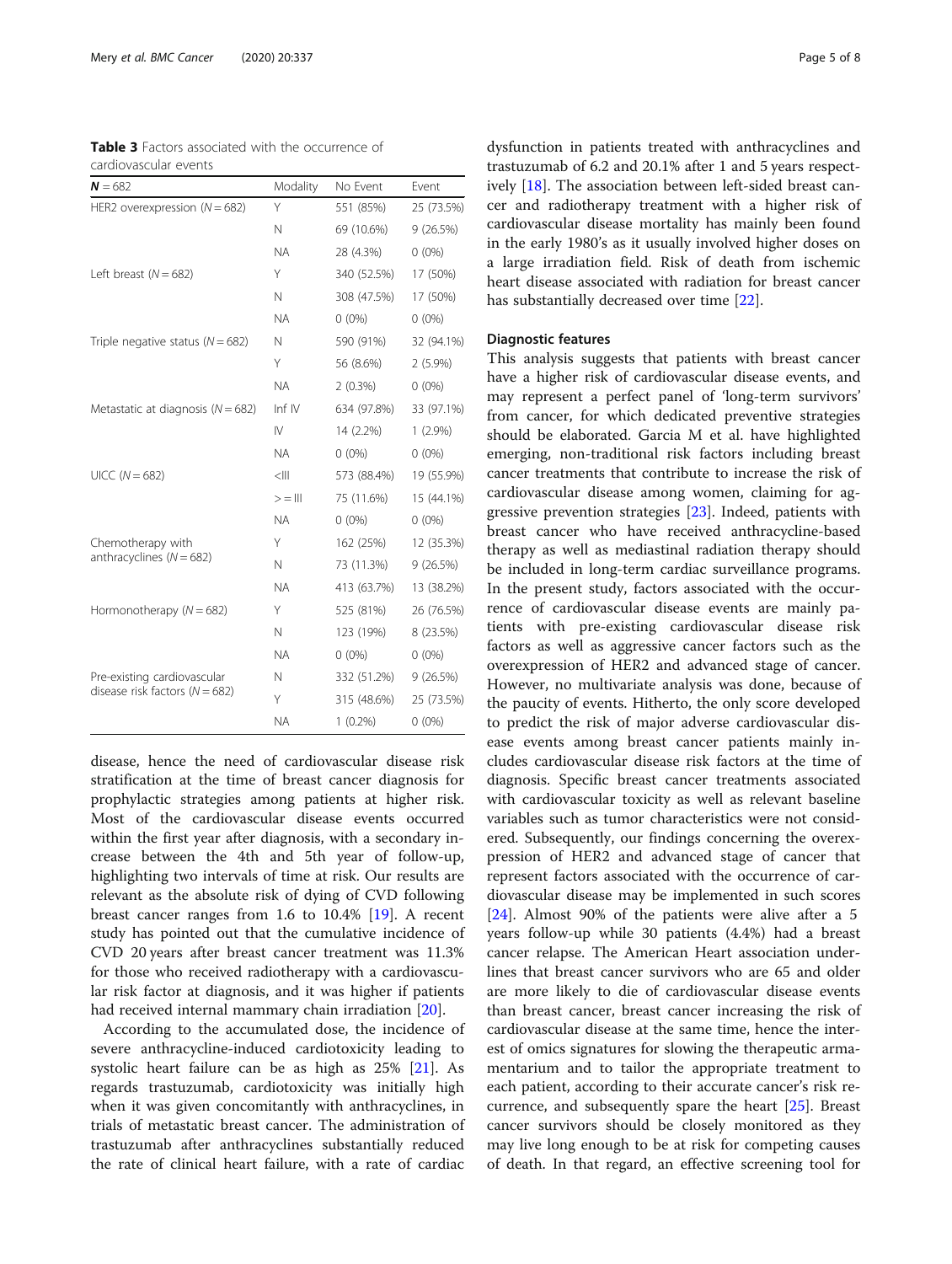identifying cardiac damage in breast cancer survivors may not be too far off through the identification of bio markers that could lead to earlier detection of cardiac damage, subsequently allowing the instauration of cardioprotective therapies [[26](#page-7-0)]. Trials are currently exploring how effective it may be to give these agents during postoperative chemotherapy and radiotherapy [[27](#page-7-0), [28](#page-7-0)].

#### Focus on AF

Considering AF, the cumulative incidence was 1.1% [0.1–2.1] (CI 95%). Epidemiological evidence of AF in cancer patients, which has been initially mostly explored in colorectal and lung cancers through case-control studies, found prevalence rates of AF after cancer diagnosis ranging from 0.59 to 5.2% [[29](#page-7-0)–[31](#page-7-0)]. According to Guzetti et al.,the relation between AF and cancer does not seem to be restricted to particular cancer location, suggesting that cancer could lead to AF through a systemic inflammatory state [\[13](#page-6-0)]. A cohort study of 269,742 patients based on Danish registry data displayed that the relative risk of cancer diagnosis was high for all types of cancer within 3 months after AF diagnosis but especially pronounced for lung, kidney and colon cancers. Similarly, in a long-term prospective cohort study of 34,691 patients, the risk of incident AF after cancer diagnosis was 20% higher in the first 3 months and especially for colon cancer [[32,](#page-7-0) [33](#page-7-0)]. Beyond systemic inflammation, AF may complicate the course of breast cancer, notably through local factors including thoracic radiation [\[34](#page-7-0)]. The development of AF also possibly represents a complication of medical breast cancer therapy as several chemotherapeutic agents are associated with AF arrhytmiogenesis [\[35](#page-7-0)]. Further research is needed to explore such hypotheses [\[24\]](#page-7-0). Nevertheless, even though breast cancer doesn't seem to be the first provider of AF, as illustrated by our figure analysis, it should not be considered as an epiphenomenon, particularly in view of therapeutic issues.

#### Therapeutic features of AF in breast cancer patients

Important dilemmas remain in the treatment of patients with new-onset AF occurring during cancer course concerning both antithrombotic and antiarrhythmic therapy. One major unresolved concern is the consideration of AF occurring during cancer course as a classical AF that would lead to the same conventional treatment. The present study showed that patients with AF were allocated treatments with either direct oral anticoagulants (DOACs) or low molecular weight heparins (LMWH). This reflects the fact that no clinical guidelines in the management of AF following cancer diagnosis are currently available, notably when antithrombotic treatment is chosen, the same for antiarrhythmic strategy. If DOACs are being increasingly prescribed for patients

with AF in common population, data concerning DOACs in patients with AF and active cancer are scarce [[36,](#page-7-0) [37](#page-7-0)]. The large clinical trials of dabigatran, apixaban, and rivaroxaban for stroke prevention in AF have excluded patients with active cancer [[36](#page-7-0), [38](#page-7-0), [39](#page-7-0)]. If DOACs are non-inferior to LMWH for the treatment of venous thromboembolism in cancer patients, there is however a higher risk of major bleeding associated to their use [[40](#page-7-0), [41\]](#page-7-0). LMWH may be used preferentially, even if no sufficient data support the relevance of such therapeutic management. Indeed, the 2018 European Heart Rhythm Association Practical Guide on the use of non-vitamin K antagonist oral anticoagulants in patients with AF has addressed the scope of the issue and suggests a dedicated interdisciplinary team approach for assessing the accurate anticoagulant treatment in cancer patients with AF since further data are still required [[42](#page-7-0)]. Trials are currently ongoing to notably demonstrate the efficacy and safety of apixaban in comparison to LMWH for treating venous thromboembolism among patients with cancer [[43\]](#page-7-0). Finally, there is still no strong evidence to guide practice despite the fact that both AF and breast cancer have growing incidences.

#### Limits

In the interpretation of our findings, some strengths and limitations deserve to be taken into account. The major strength of our study is of methodological nature. All patients from the area were treated in the same center, so we feel confident that any patient with diagnosed breast cancer has been screened and included in our analysis. Since the first national "Plan Cancer" promoted by Président Jacques CHIRAC in 2003, the management of patients with cancer has been devoted to the corresponding oncologist. Thereby, the risk of missing information due to the retrospective may be low. Moreover, existence of missing information would have increased the rate of cardiovascular disease events. So, we feel confident that the incidence of cardiovascular disease events after breast cancer diagnosis is at least 5.8% [3.8;7.7] 95%CI. Besides, as regards cardiovascular disease events, we had an access to cardiology files of Saint-Etienne University hospital center where patients are usually admitted for cardiovascular disease events. The occurrence of other cardiovascular disease events which could have been passed under silence was sought by calls to each patient's general practitioner. The same process was used to collect pre-existing cardiovascular disease. Because of the retrospective collection of information, we then decided to proceed solely to an univariate analysis.

#### Conclusion

This work sets the basis for the exploration of complex interactions between breast cancer and cardiovascular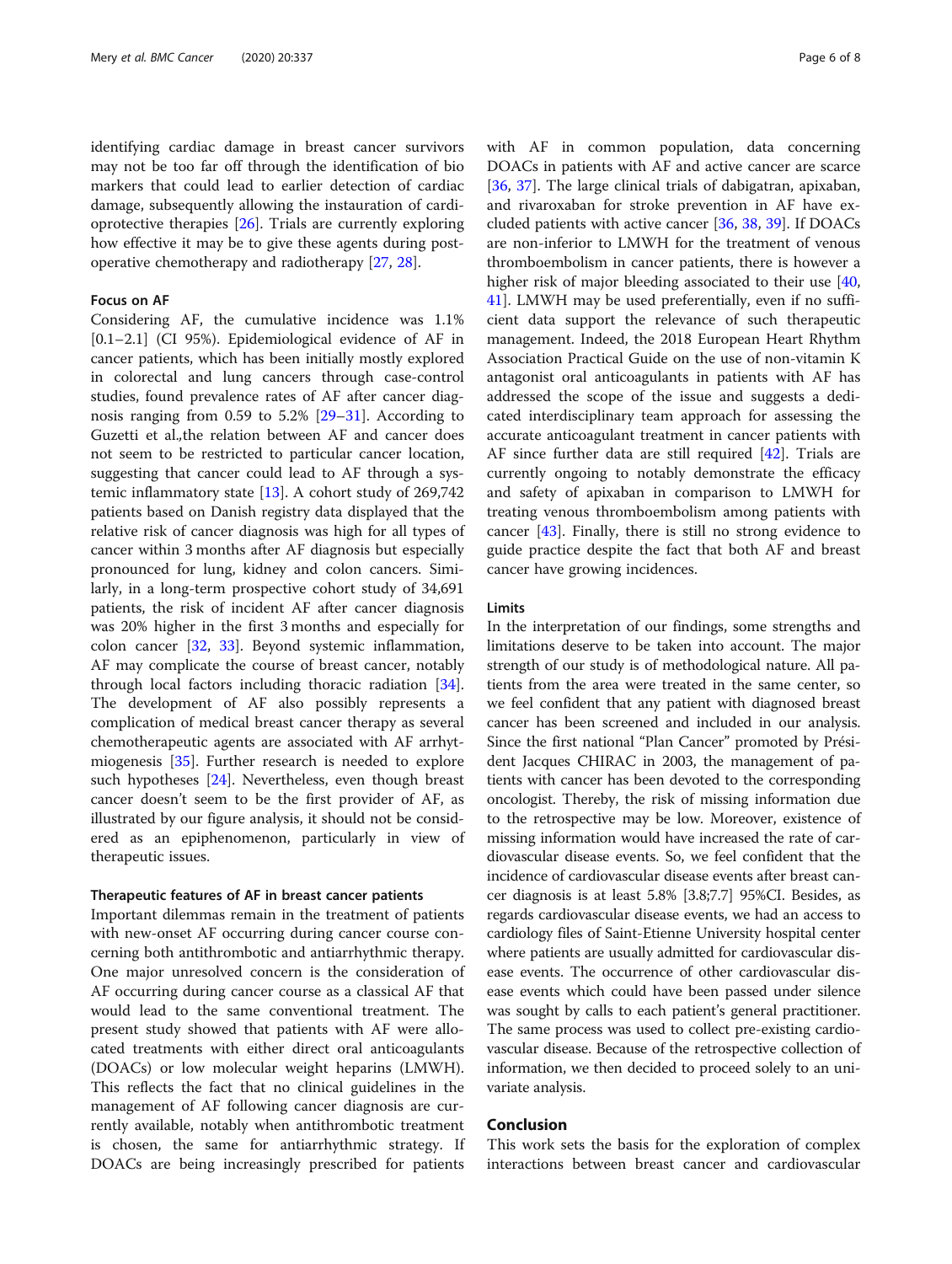<span id="page-6-0"></span>disease as they appear not to be an epiphenomenon. That should ultimately lead to the development of guidelines regarding the prevention and treatment of cardiovascular disease and AF in breast cancer, particularly among women. Collaborative efforts between cardiologists and oncologists must be stepped up to this aim. Future studies are needed to deeply explore this issue, especially concerning mechanisms underlying the association between AF and breast cancer therapies particularly by exploring the two main hypotheses (systemic inflammation and autonomic activity disequilibrium). Identification of these factors may have major public health implications for cancer prevention.

#### Abbreviations

AF: Atrial fibrillation; VTE: Venous thromboembolism; UICC: Union for international cancer control; NCI/CTCAE: Common terminology criteria for adverse events; DOAC: Direct oral anticoagulant; PE: Pulmonary embolism; DVT: Deep venous thrombosis; SVT: Superficial venous thrombosis; SD: Standard deviation; LMWH: Low molecular weight heparins; SBR: Scarffbloom-richardson; ACE: Angiotensin-converting-enzyme; AIIRAs: Angiotensin II receptor antagonist; CCB: calcium channel blockers; FEC: 5 Fluoro-uracile, epirubicine, cyclophosphamide; TAC: Docetaxel, adriamycine, cyclophosphamide

#### Acknowledgments

not applicable.

#### Author's contributions

BM and AF carried out the data gathering and drafted the manuscript. FT, JCC and ER performed the statistical analysis. LB, NM, JBG and ADC conceived the study, participated in its design and coordination and helped to draft the manuscript. All authors read and approved the final manuscript.

#### Funding

This research received no specific grant from any funding agency in the public, commercial, or not-for-profit sectors. There was no funder.

#### Availability of data and materials

data and material were available from patients' files, with their written consent. All data generated or analyzed during this study are included in this published article.

#### Ethics approval and consent to participate

This article does not contain any study with animals performed by any of the authors.

This study was approved by the Ethical Committees of the Saint-Etienne University Hospital. Informed consent: Written informed consent was obtained from all individual participants included in the study.

#### Consent for publication

not applicable.

#### Competing interests

All authors declare that they have no conflict of interest.

#### Author details

<sup>1</sup>Department of Medical Oncology, Lucien Neuwirth Cancer Institute, 42270 SAINT PRIEST EN JAREZ, France. <sup>2</sup> Department of Vascular and Therapeutic Medicine, University Hospital of Saint-Etienne, Saint-Etienne, France. <sup>3</sup>Division of Cardiology, Jean Monnet University, Saint-Etienne, France. <sup>4</sup>Public Health Department, Lucien Neuwirth Cancer Institute, St Priest en Jarez, France. <sup>5</sup>Radiotherapy Department, Lucien Neuwirth Cancer Institute, St Priest en Jarez, France.

#### Received: 1 April 2019 Accepted: 6 April 2020 Published online: 21 April 2020

#### References

- 1. Siegel RL, Miller KD, Jemal A (2018) Cancer statistics, 2018. CA Cancer J Clin 68:7–30. [https://doi.org/10.3322/caac.21442.](https://doi.org/10.3322/caac.21442)
- 2. Rugo HS. Achieving improved survival outcomes in advanced breast cancer [Internet]. Vol. 381, New England Journal of Medicine. Massachussetts Medical Society; 2019 [cited 2020 Apr 14]. p. 371–2. Available from: [http://](http://www.nejm.org/doi/10.1056/NEJMe1906236) [www.nejm.org/doi/10.1056/NEJMe1906236.](http://www.nejm.org/doi/10.1056/NEJMe1906236)
- 3. Goyal S, Haffty BG (2015) Cardiovascular toxicities of breast cancer treatment: emerging issues in cardio-oncology. Front Oncol 5:66. [https://doi.](https://doi.org/10.3389/fonc.2015.00066) [org/10.3389/fonc.2015.00066.](https://doi.org/10.3389/fonc.2015.00066)
- 4. Hershman DL, Till C, Shen S, et al (2018) Association of Cardiovascular Risk Factors with Cardiac Events and Survival Outcomes among Patients with Breast Cancer Enrolled in SWOG clinical trials. J Clin Oncol 36:2710–2717. [https://doi.org/10.1200/JCO.2017.77.4414.](https://doi.org/10.1200/JCO.2017.77.4414)
- 5. Schairer C, Mink PJ, Carroll L, Devesa SS (2004) Probabilities of death from breast Cancer and other causes among female breast Cancer patients. JNCI J Natl Cancer Inst 96:1311–1321. [https://doi.org/10.1093/](https://doi.org/10.1093/jnci/djh253) [jnci/djh253](https://doi.org/10.1093/jnci/djh253).
- 6. Patnaik JL, Byers T, DiGuiseppi C, et al (2011) Cardiovascular disease competes with breast cancer as the leading cause of death for older females diagnosed with breast cancer: a retrospective cohort study. Breast Cancer Res 13:R64. [https://doi.org/10.1186/bcr2901.](https://doi.org/10.1186/bcr2901)
- 7. Gernaat SAM, Ho PJ, Rijnberg N, et al. Risk of death from cardiovascular disease following breast cancer: a systematic review. Breast Cancer Res Treat. 2017;164:537–55.
- 8. Weaver KE, Foraker RE, Alfano CM, et al (2013) Cardiovascular risk factors among long-term survivors of breast, prostate, colorectal, and gynecologic cancers: a gap in survivorship care? J Cancer Surviv 7:253–261. [https://doi.](https://doi.org/10.1007/s11764-013-0267-9) [org/10.1007/s11764-013-0267-9](https://doi.org/10.1007/s11764-013-0267-9).
- 9. Wassertheil-Smoller S, McGinn AP, Martin L, et al (2017) The associations of atrial fibrillation with the risks of incident invasive breast and colorectal Cancer. Am J Epidemiol 185:372–384. [https://doi.org/10.1093/aje/kww185.](https://doi.org/10.1093/aje/kww185)
- 10. Chargari C, Kirov KM, Bollet MA, et al (2011) Cardiac toxicity in breast cancer patients: from a fractional point of view to a global assessment. Cancer Treat Rev 37:321–330. [https://doi.org/10.1016/j.ctrv.2010.08.007.](https://doi.org/10.1016/j.ctrv.2010.08.007)
- 11. Magné N, Castadot P, Chargari C, et al (2009) Special focus on cardiac toxicity of different sequences of adjuvant doxorubicin/docetaxel/CMF regimens combined with radiotherapy in breast cancer patients. Radiother Oncol 90: 116–121. <https://doi.org/10.1016/j.radonc.2008.10.003>.
- 12. Hu Y, Liu C, Chang PM, et al (2013) Incident thromboembolism and heart failure associated with new-onset atrial fibrillation in cancer patients. Int J Cardiol 165:355–357. [https://doi.org/10.1016/j.ijcard.2012.08.036.](https://doi.org/10.1016/j.ijcard.2012.08.036)
- 13. Guzzetti S, Costantino G, Vernocchi A, et al (2008) First diagnosis of colorectal or breast cancer and prevalence of atrial fibrillation. Intern Emerg Med 3:227–231. [https://doi.org/10.1007/s11739-008-0124-4.](https://doi.org/10.1007/s11739-008-0124-4)
- 14. Mery B, Guichard J-B, Guy J-B, et al (2017) Atrial fibrillation in cancer patients: hindsight, insight and foresight. Int J Cardiol [https://doi.org/10.](https://doi.org/10.1016/j.ijcard.2017.03.132) [1016/j.ijcard.2017.03.132.](https://doi.org/10.1016/j.ijcard.2017.03.132)
- 15. Walker AJ, West J, Card TR, et al (2016) When are breast cancer patients at highest risk of venous thromboembolism? A cohort study using English health care data. Blood 127:849–857; quiz 953. [https://doi.org/10.1182/](https://doi.org/10.1182/blood-2015-01-625582) [blood-2015-01-625582.](https://doi.org/10.1182/blood-2015-01-625582)
- 16. Fitzpatrick T, Carrier M, Le Gal G (2017) Cancer, atrial fibrillation, and stroke. Thromb Res 155:101–105. [https://doi.org/10.1016/j.thromres.2017.05.006.](https://doi.org/10.1016/j.thromres.2017.05.006)
- 17. Lyon AR (2019) Cardiovascular disease following breast cancer treatment: can we predict who will be affected? Eur Heart J [https://doi.org/10.1093/](https://doi.org/10.1093/eurheartj/ehz598) [eurheartj/ehz598.](https://doi.org/10.1093/eurheartj/ehz598)
- 18. Zamorano JL, Lancellotti P, Muñoz DR, Aboyans V, Asteggiano R, Galderisi M, et al. 2016 ESC position paper on cancer treatments and cardiovascular toxicity developed under the auspices of the ESC committee for practice guidelines: The task force for cancer treatments and cardiovascular toxicity of the european society of cardiology (ESC). Vol. 143, Russian Journal of Cardiology. Silicea-Poligraf; 2017. p. 105–39.
- 19. Riihimaki M, Thomsen H, Brandt A, et al (2012) Death causes in breast cancer patients. Ann Oncol 23:604–610. <https://doi.org/10.1093/annonc/mdr160>.
- 20. Boekel NB, Jacobse JN, Schaapveld M, Hooning MJ, Gietema JA, Duane FK, et al. Cardiovascular disease incidence after internal mammary chain irradiation and anthracycline-based chemotherapy for breast cancer